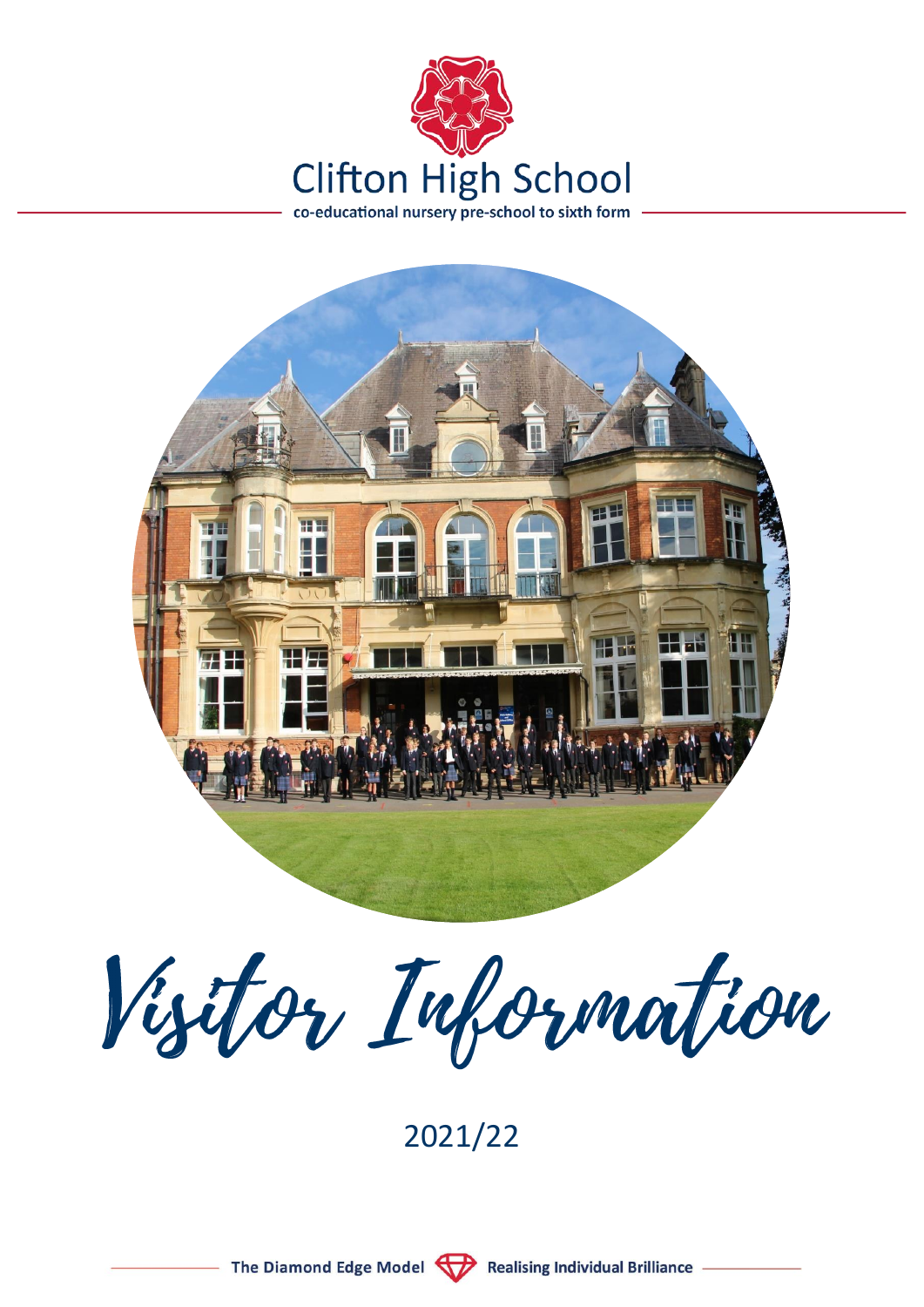**Welcome to Clifton High School. We hope you will enjoy your time at our School. Our main priority is to ensure that everyone who visits the School is aware of their responsibilities towards making sure all young people are safe.**

When visiting the school, you may be required to show some ID to reception staff if you are not known to them. Please have this ready when you arrive.

All visitors must sign in at School Reception as soon as they arrive on site and be given a lanyard and identification badge that they should wear and display at all times when on the School premises.

**Please remember to sign out and return your visitor's badge to the Main School office before leaving the premises, even if you are due to return to the school again on the same day.**

# **Child Protection and Safeguarding**

We take our child protection and safeguarding responsibilities very seriously and have procedures in place to ensure the safety and wellbeing of all those in the Clifton High School community. Anyone who enters our community and comes in to contact with our pupils and their families has an essential role in maintaining our **Culture of Safety**.

Safeguarding is everyone's business:

- Please ensure you are aware of the School's **Child Protection and Safeguarding Procedures** including safer working practices, confidentiality and emergency procedures.
- Before working in School, all adults will have undertaken a DBS check appropriate to their role and will be asked to agree their acceptance of School polices at induction.
- Volunteers/adults are reminded that they may not support/help a child in isolation as a matter of safety for all. You must not have any physical contact with any pupil.
- You must never exchange personal contact details with a pupil or arrange to meet them outside of the School environment.
- The member of Staff you are working with will be responsible for sharing other procedures and additional information specific to the context in which you will work.
- All matters relating to Clifton High School should remain confidential.

To read the Clifton High School Child Protection and Safeguarding Policy please visit: https://www.cliftonhigh.co.uk/our-parents/school-policies or by scanning the QR code:

**We ask that you should hear, see or read anything which troubles you about a child, do not ignore it, but report your concerns to one of our Child Protection Designated Officers. Any child protection or safeguarding concerns should be immediately reported to a member of staff at the School office who will locate the DSL, DDSL or DSLS.**



**The Designated Safeguarding Lead (DSL) is Mr Luke Goodman** 

**The Deputy Designated Safeguarding Lead (DDSL) is Ms Ali Taylor** 

*Clifton High School is committed to safeguarding pupils and young people and expects all staff, visitors and volunteers to share this commitment.*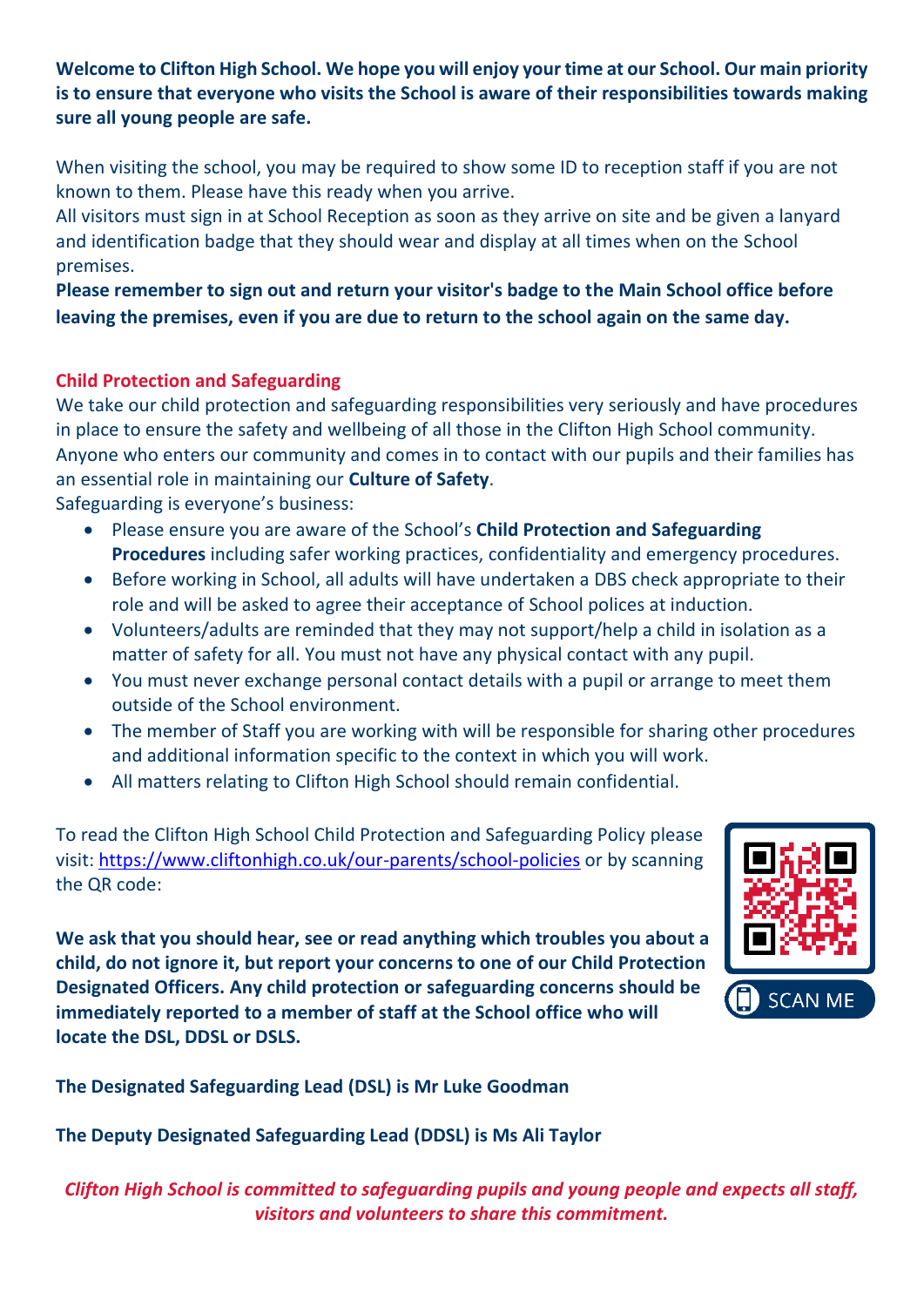## **Emergencies – Fire Evacuation and Critical Incident**

- If you hear the continuous sound of the **fire alarm**, please leave the building you are in immediately, by the nearest exit and assemble at the nearest muster point. Our main assembly point for visitors is the resin area of the playground, next to the tennis courts. **Do not re-enter a building unless you have been given the 'all clear' by either the Head of School / Deputy Head / Estates and Operations Director.**
- If you discover a fire, please press the nearest fire alarm panel, and alert a member of staff immediately.
- Please familiarise yourself with the nearest fire exits and ensure that any furniture or equipment used does not obscure them. If you are alone, you will need to be aware of your primary and secondary means of escape, so please take note of your surroundings at all times.
- **The fire alarm is tested weekly on Tuesday at 16.15**
- In the event of a **critical incident** and the need to **secure the site** or **evacuate the site,** the member of Staff, who is facilitating your visit to Clifton High School, will instruct you how to act and what to do. A lockdown of the site will require the following actions to be taken:
	- o **If safe inside, everyone to stay where they are and wait further instruction**
	- o Make sure all windows and doors are closed, lock if possible
	- o Stay in the safe place unless instructed otherwise
	- o If the fire alarm sounds, additional instructions will also be issued to Staff. Without this additional instruction DO NOT open doors while in a lockdown due to the fire alarm sounding
	- o Further instructions will be sent directly, and Staff will be informed when the lockdown is over, and it is safe to resume normal operation procedures

### **Health and Safety**

**Health and Safety is of the upmost importance for all pupils and adults who work in or who visit Clifton High School.** We ask that you comply with safety procedures, whether written or brought to you attention by other means, for you own protection, the protection of those under your supervision and others who may be affected by your actions.

- In the unlikely event of an accident to an adult or child, please inform a member of Staff immediately. Some Staff are first aid trained and all accidents or 'near misses' must be reported. You may be asked to complete an accident report form and we would appreciate your co-operation in doing so.
- It is School policy to ensure that every reasonable set be taken to prevent injury and ill health to personnel by protecting individuals from hazards at work.
- Should you have any concerns relating to any incident which has led, or could have led to damage or injury, please report your concerns to the member of Staff supervising your visit or to the School Reception who will inform a senior member of Staff.

# **School Facilities**

- The adult toilets are located opposite the School Office where lockers are also available.
- There are additional toilets situated across the School Site these are clearly marked as Staff only.
- Visitors and helpers will be provided refreshments when appropriate.
- A variety of local shops and amenities are situated within the short walk to Clifton Village.
- Clifton High School operates a **non-smoking policy** on all parts of the School site.